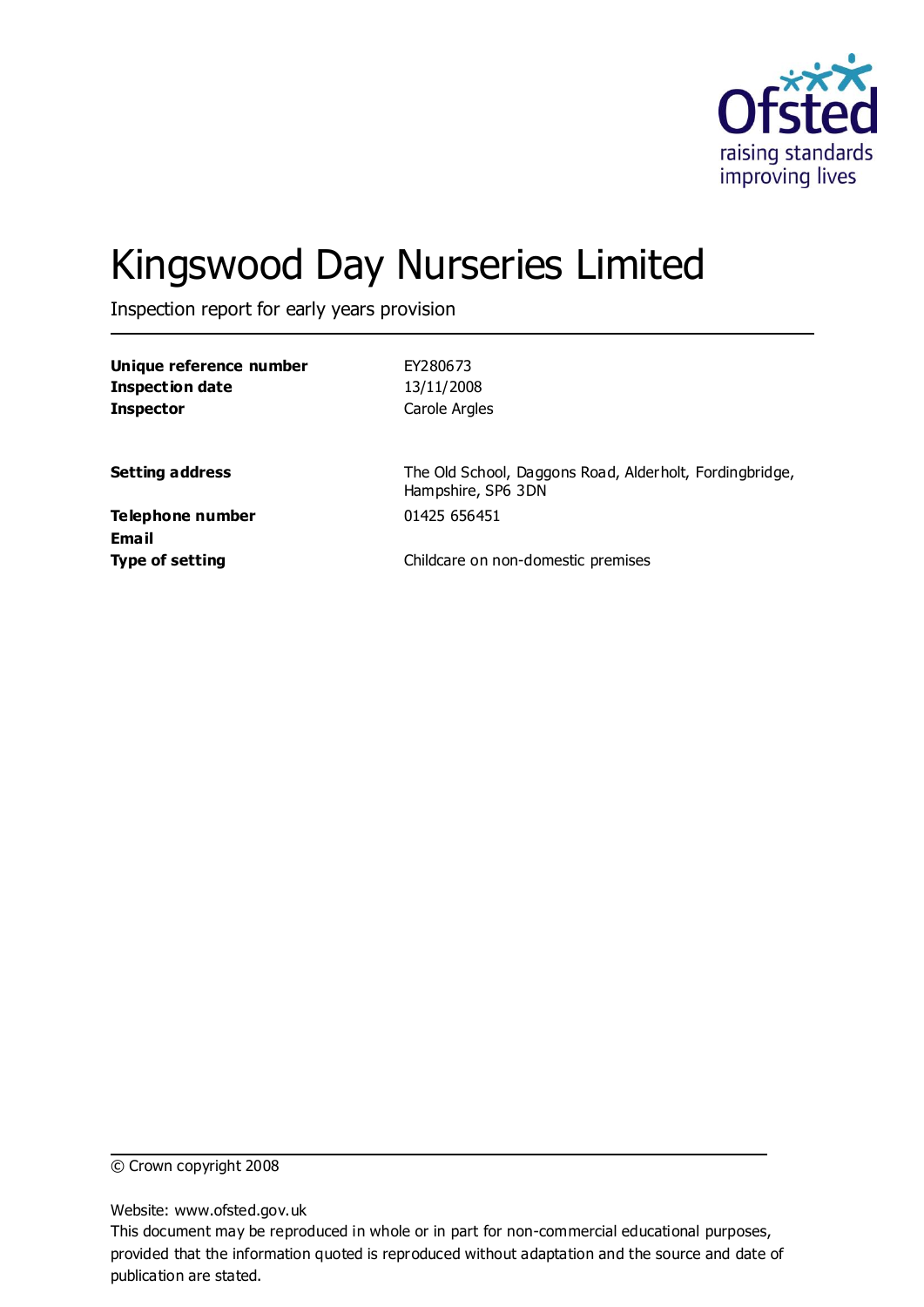### **Introduction**

This inspection was carried out by Ofsted under Sections 49 and 50 of the Childcare Act 2006 on the quality and standards of the registered early years provision. 'Early years provision' refers to provision regulated by Ofsted for children from birth to 31 August following their fifth birthday (the early years age group). The registered person must ensure that this provision complies with the statutory framework for children's learning, development and welfare, known as the *Early* Years Foundation Stage.

The report includes information on any complaints about the childcare provision which Ofsted has received since the last inspection or registration whichever is the later, which require Ofsted or the provider to take action in Annex C.

The provider must provide a copy of this report to all parents with children at the setting where reasonably practicable. The provider must provide a copy of the report to any other person who asks for one, but may charge a fee for this service (The Childcare (Inspection) Regulations 2008 regulations 9 and 10).

The setting also makes provision for children older than the early years age group which is registered on the voluntary and/or compulsory part(s) of the Childcare Register. This report does not include an evaluation of that provision, but a comment about compliance with the requirements of the Childcare Register is included in Annex B.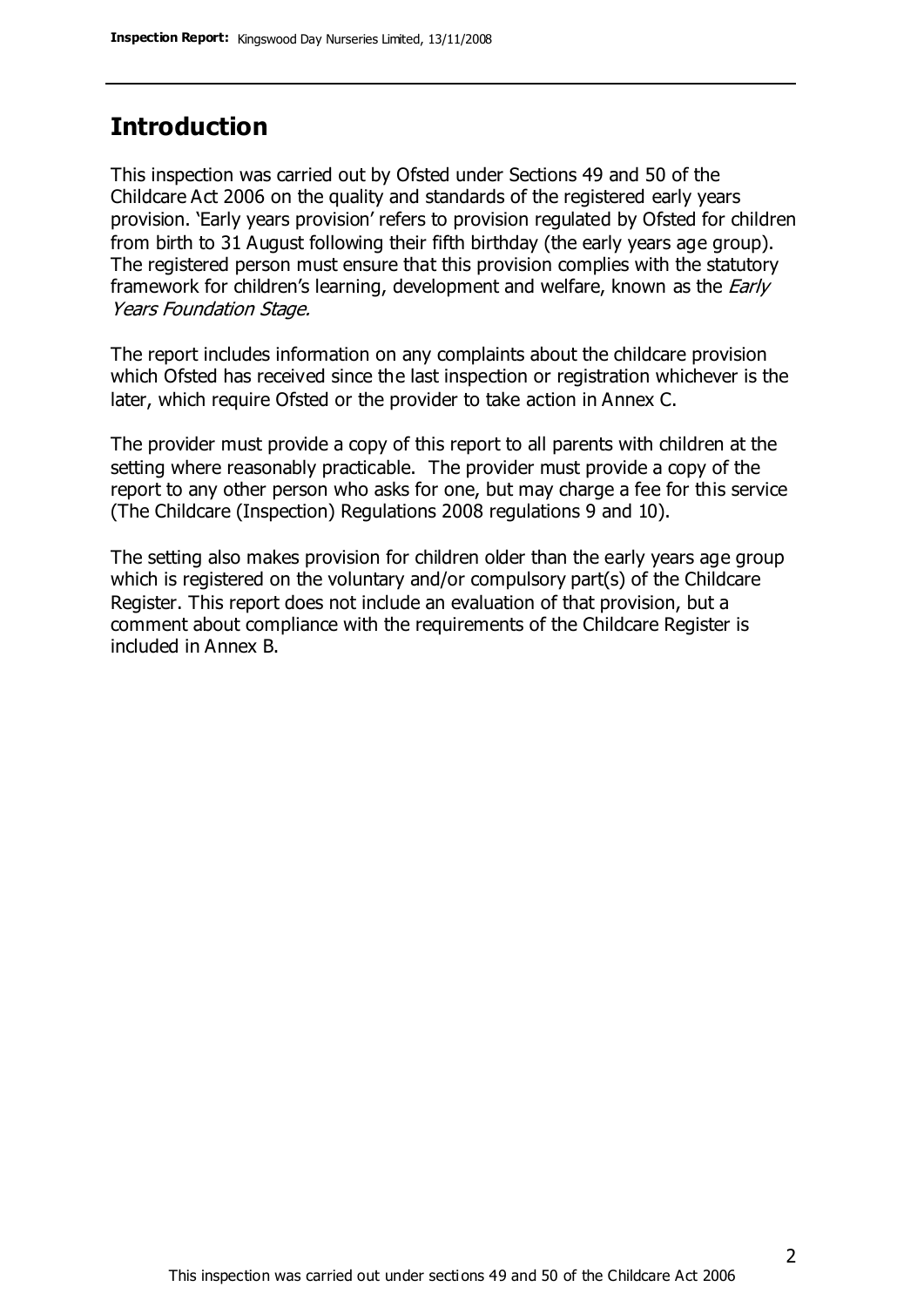## **Description of the setting**

Kingswood Day Nursery opened in 2004. It is one of two nurseries owned by the provider. The nursery is registered on the Early Years Register and the compulsory and voluntary parts of the Childcare Register to care for 62 children aged from birth to under eight years. The nursery operates from a former school premises on the edge of the village of Alderholt, in Dorset. The nursery serves the surrounding areas and is close to the towns of Verwood and Fordingbridge.

The premises consist of four playrooms, a sleep/sensory room and associated facilities. There are enclosed outdoor play areas to the rear and side of the building. Some years during school summer holidays, a marquee is erected in the adjoining field to provide holiday care for children aged from five to under eight years. There is level access to the premises.

The nursery opens five days per week for 50 weeks of the year from 08.00 until 18.00 and offers funded nursery education. There are currently 63 children in the early years age group on roll.

There are 10 full time and one part time staff who work directly with the children. Of these, six including the owner, hold early years childcare qualifications to Level 3 and one is qualified to Level 2. Currently, there are four members of staff working towards a recognised qualification.

### **Overall effectiveness of the early years provision**

Kingswood Nursery provides a safe and attractive environment where the children are happy and settled and develop relaxed and positive relationships with the staff. The children take part in a wide range of activities that support their development and provide enjoyment. Staff are establishing systems to help them tailor these activities to match each child's ability. The nursery is welcoming to all families and respects and supports children's individual needs. The provider is committed to continual improvement and has embarked on a programme of review and development of many areas of practice.

### **What steps need to be taken to improve provision further?**

To further improve the early years provision the registered person should:

- continue to develop the systems for observing and recording the children's achivements to help staff provide activities matched to each child's interests and ability
- encourage children to talk about what they doing and to reflect and solve problems
- ensure that staff are well informed about the individual needs of the children they care for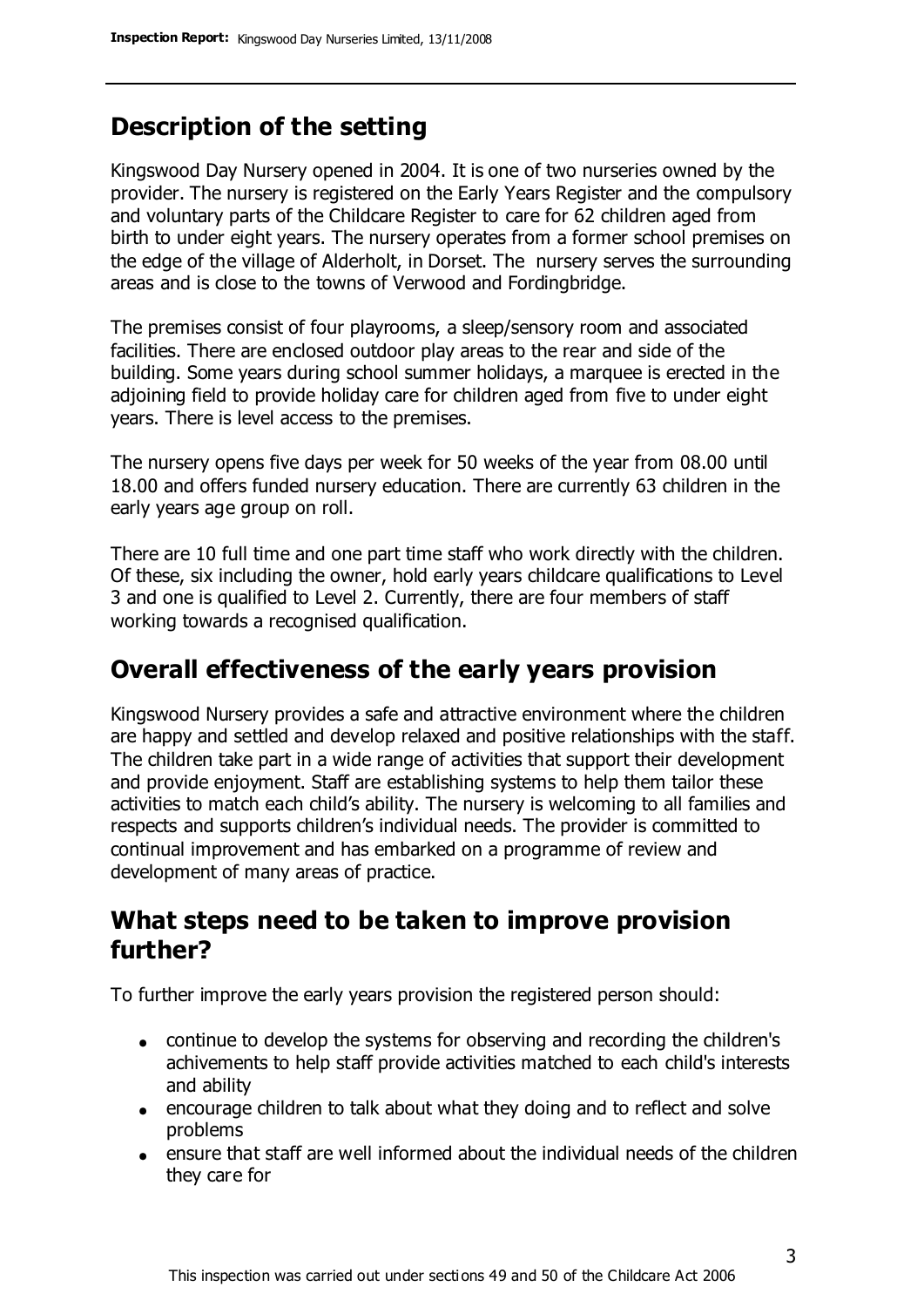## **The leadership and management of the early years provision**

The records, policies and procedures necessary to safeguard the children's safety and welfare are in place and implemented effectively. Staff understand how to protect children from harm or abuse and there is a sound recruitment procedure, which ensures that new staff are suitable to work in a nursery setting. The likelihood of accidental injury to children is minimised because thorough risk assessments are carried out and appropriate safety measures are in place. Staff usually promote good hygiene well and sterilise baby toys and equipment frequently to prevent cross-infection. The children enjoy the nutritious freshly prepared meals and snacks provided. They make healthy choices about what they eat selecting from a variety of fruit at snack time. Staff are careful to make sure that any special dietary requirements such as allergies are respected and provide alternative foods.

The provider is establishing sound procedures to monitor and evaluate the effectiveness of the provision and to identify areas where further improvements can be made. The staff regularly undertake training and readily implement new initiatives. However, at present the children's progress is not tracked effectively and therefore the quality of the teaching and its impact on their learning cannot be fully evaluated.

The children benefit from the good partnerships between the staff and their parents. Parents understand what is provided for their child because they receive good quality information about the nursery through the prospectus, notice board and newsletters. Staff value parents' opinions and encourage them to become involved in their child's learning. They have an effective two-way exchange of information through informal discussions and the home-link books, which are used throughout the nursery. This promotes a consistent approach to the children's care and development. This is strengthened by the sound partnerships established with others involved in the children's care, including health professionals and staff at other settings the children attend.

# **The quality and standards of the early years provision**

The children are cared for in a well planned environment where their independence is promoted. Good quality toys and resources are stored on low units so that children can make choices about what they do and select items without help. The children find out how to care for themselves. They learn why good hygiene routines are important and are reminded how to keep themselves safe, for example, by taking care when using tools and by looking for hazards around them. The children's behaviour is good and they are considerate and play co-operatively with others. They enjoy being chosen as a helper to feed the pets or set the tables. They are reminded about the expectations for their behaviour through the words of the 'Wake and Shake' song they sing each day. They develop good self-esteem because they receive praise and encouragement for their achievements so they know when they have done well. Most children are confident and communicate readily with others. They enjoy books and stories and borrow books to share with their parents at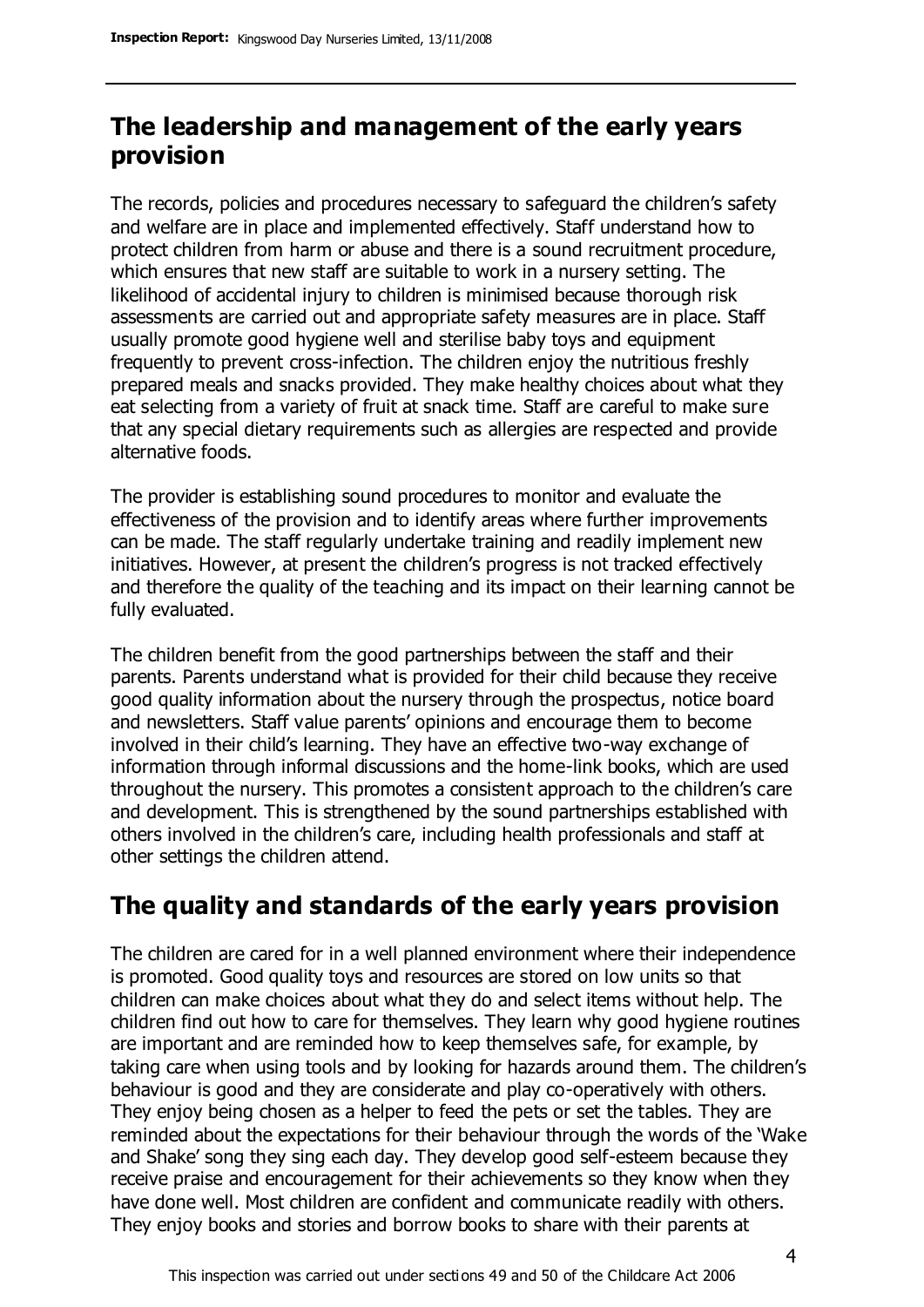home. They eagerly look forward to the weekly music sessions and talk about their favourite songs and instruments. Generally the staff interact well with the children, talking with them as they play and providing help or reassurance if needed. However, they do not always make the most of opportunities to support children's learning by asking questions which encourage them to think further about what they are doing or to solve problems.

There is an appropriate routine to the day with a balance of adult-led and childinitiated activities. Staff are flexible and respect the babies' and younger children's individual care and sleep patterns so they are comfortable and secure. All children go out in the fresh air daily and older children can often move freely between activities available indoors and outside. The staff frequently observe the children and make notes about their interests and what they can do. They are beginning to use this information to help them identify the next steps in their learning and plan activities matched to their individual needs. However, they do not always record children's development consistently. Consequently, some staff do not have a clear understanding of what children can achieve and cannot be sure that they are providing suitable challenges for them. Appropriate systems are in place to identify and support children who have specific needs and staff often work with other professionals to plan their care and learning. However, information is not always shared effectively with all staff who work closely with the child.

Children throughout the nursery take part in a wide variety of activities that support all areas of their development. They explore and investigate materials and young children enjoy playing with large cardboard boxes and chasing bubbles. They learn about nature by planting seeds and growing vegetables and find out more about their own community through visits to the nearby church. They make many choices about what they do and sometimes show sustained interest and engagement, for example, when using the computer, completing puzzles or making models of their own design.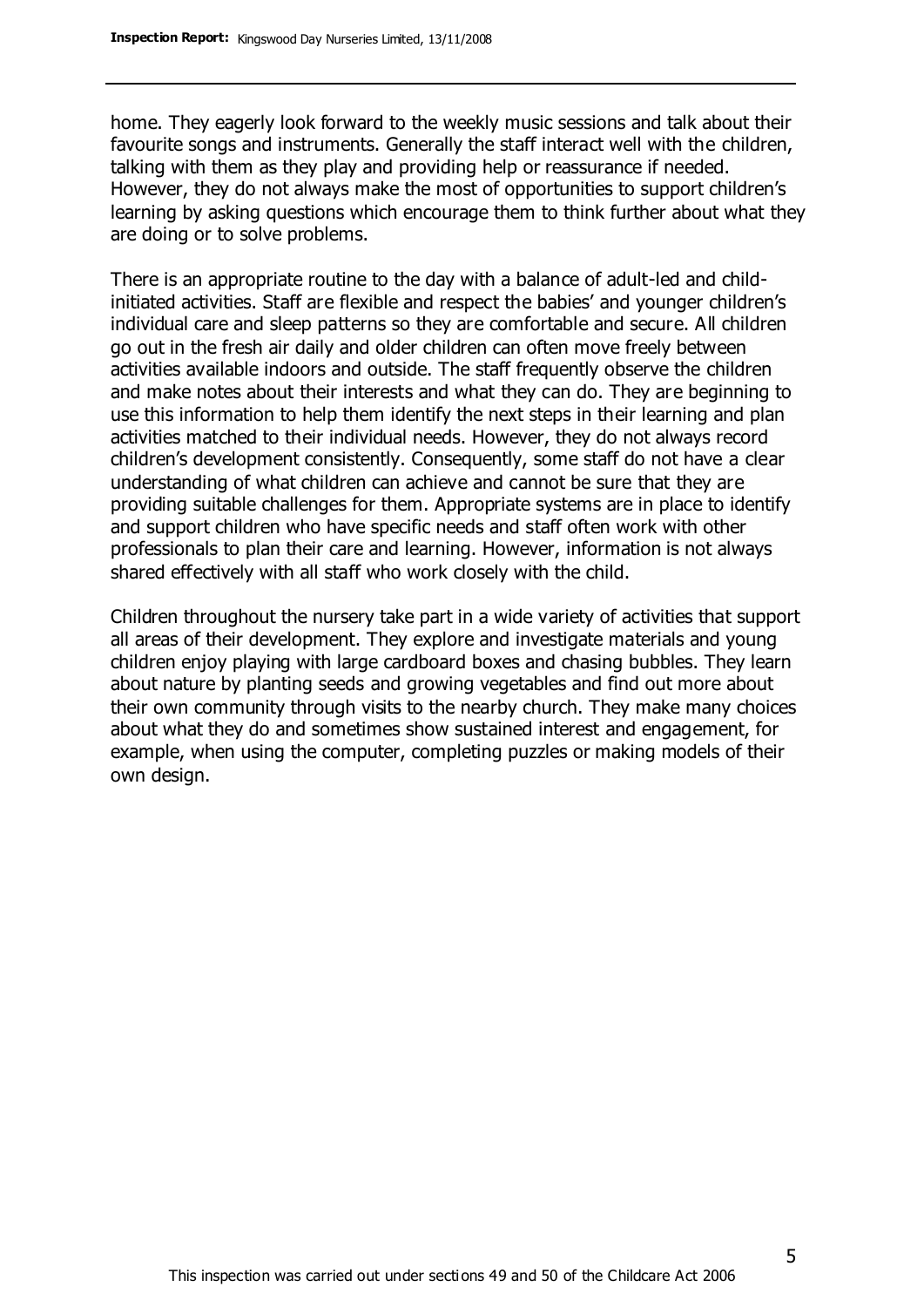## **Annex A: record of inspection judgements**

#### **The key inspection judgements and what they mean**

Grade 1 is Outstanding: this aspect of the provision is of exceptionally high quality Grade 2 is Good: this aspect of the provision is strong Grade 3 is Satisfactory: this aspect of the provision is sound Grade 4 is Inadequate: this aspect of the provision is not good enough

### **Overall effectiveness**

| How effective is the provision in meeting the needs<br>of children in the Early Years Foundation Stage? |  |
|---------------------------------------------------------------------------------------------------------|--|
| How well does the provision promote inclusive practice?                                                 |  |
| The capacity of the provision to maintain continuous                                                    |  |
| improvement.                                                                                            |  |

### **Leadership and management**

| How effectively is provision in the Early Years               |  |
|---------------------------------------------------------------|--|
| <b>Foundation Stage led and managed?</b>                      |  |
| How effective is the setting's self-evaluation, including the |  |
| steps taken to promote improvement?                           |  |
| How well does the setting work in partnership with parents    |  |
| and others?                                                   |  |
| How well are children safeguarded?                            |  |

### **Quality and standards**

| How effectively are children in the Early Years         |   |
|---------------------------------------------------------|---|
| <b>Foundation Stage helped to learn and develop?</b>    |   |
| How effectively is the welfare of children in the Early |   |
| <b>Years Foundation Stage promoted?</b>                 |   |
| How well are children helped to stay safe?              |   |
| How well are children helped to be healthy?             |   |
| How well are children helped to enjoy and achieve?      | 3 |
| How well are children helped to make a positive         |   |
| contribution?                                           |   |
| How well are children helped develop skills that will   | 3 |
| contribute to their future economic well-being?         |   |

Any complaints about the inspection or report should be made following the procedures set out in the guidance available from Ofsted's website: www.ofsted.gov.uk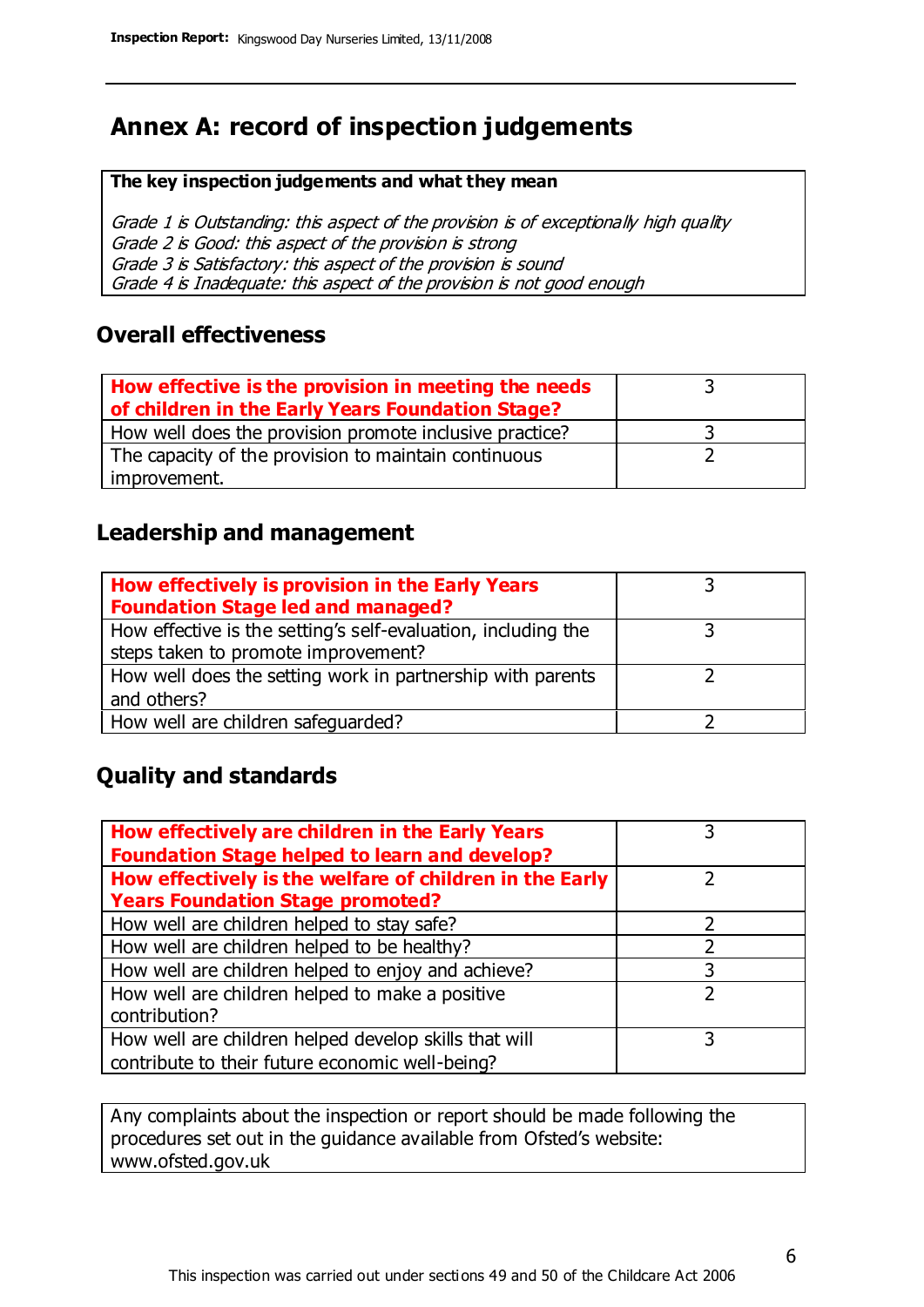# **Annex B: the Childcare Register**

| The provider confirms that the requirements of the<br>compulsory part of the Childcare Register are: | Met |
|------------------------------------------------------------------------------------------------------|-----|
| The provider confirms that the requirements of the<br>voluntary part of the Childcare Register are:  | Met |